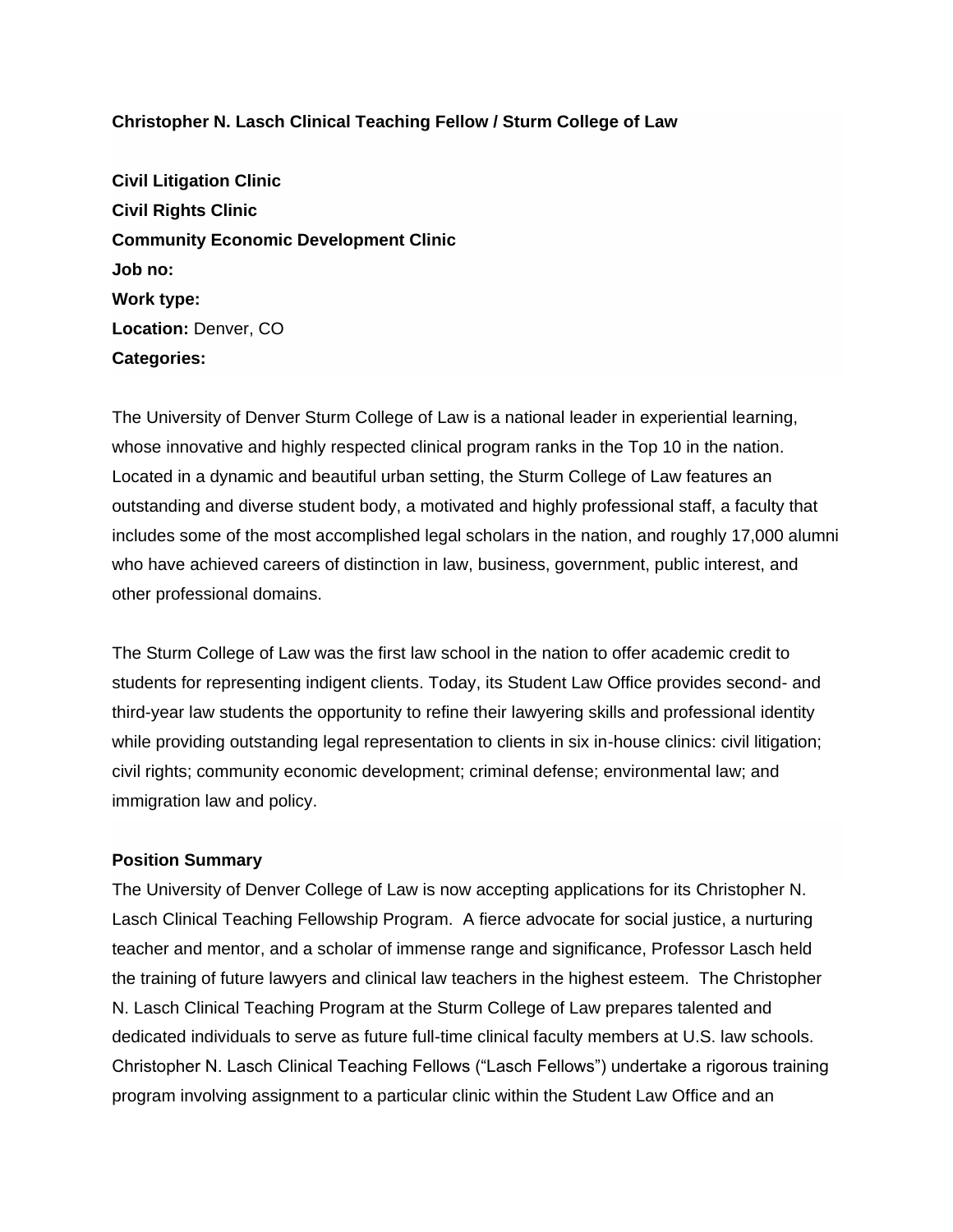associated three-year course of teaching, research, and study culminating in a Master of Laws (LL.M.) degree.

This graduate fellowship program in clinical legal education offers attorneys the opportunity to gain extensive practice in law school clinical teaching under the supervision of experienced clinical faculty. Graduate fellows also complete coursework on clinical teaching methods, learn about academic legal scholarship and, with the assistance of a faculty mentor, produce publishable-quality scholarship during their residence. Fellows receive an annual stipend and are awarded an LL.M. upon their successful completion of the fellowship. It is the explicit goal of the fellowship to prepare fellows for a career in clinical teaching.

We seek Lasch Fellows to commence in fall 2022, one to serve in each of the following three clinics: (1) the [Civil Litigation Clinic](https://www.law.du.edu/academics/practical-experience/clinical-programs/civil-litigation) (CLC), which represents low-income clients in a range of civil matters, including housing (e.g. eviction defense and termination of subsidies); domestic violence (e.g., civil protections orders); and employment (e.g., wage/hour litigation); (2) the [Civil](https://www.law.du.edu/academics/practical-experience/clinical-programs/civil-rights)  [Rights Clinic](https://www.law.du.edu/academics/practical-experience/clinical-programs/civil-rights) (CRC), which represents incarcerated people in impact litigation challenging unconstitutional prison conditions; and (3) the [Community Economic Development Clinic](https://www.law.du.edu/academics/practical-experience/clinical-programs/community-economic-development) (CEDC), which represents nonprofit organizations, community-based associations, and small businesses on matters advancing economic development, community revitalization, and small business growth.

#### **Key Responsibilities**

- Supervision of second- and third-year law students, with the goals of training students to become ethical, effective, and compassionate advocates and of delivering outstanding client representation
- Classroom teaching and curriculum development, in collaboration with the Directors of the respective clinics
- These fellowships will commence in the summer of 2022. The fellows will directly supervise J.D. students enrolled in one of these clinics, first as a co-supervisor with clinic faculty and then on their own. The fellow also assists in teaching clinic seminars and performs work on their own client matters. Additionally, fellows enroll in a clinical pedagogy seminar and other activities designed to support an interest in clinical teaching and legal education. In addition to the above requirements, to complete the degree, the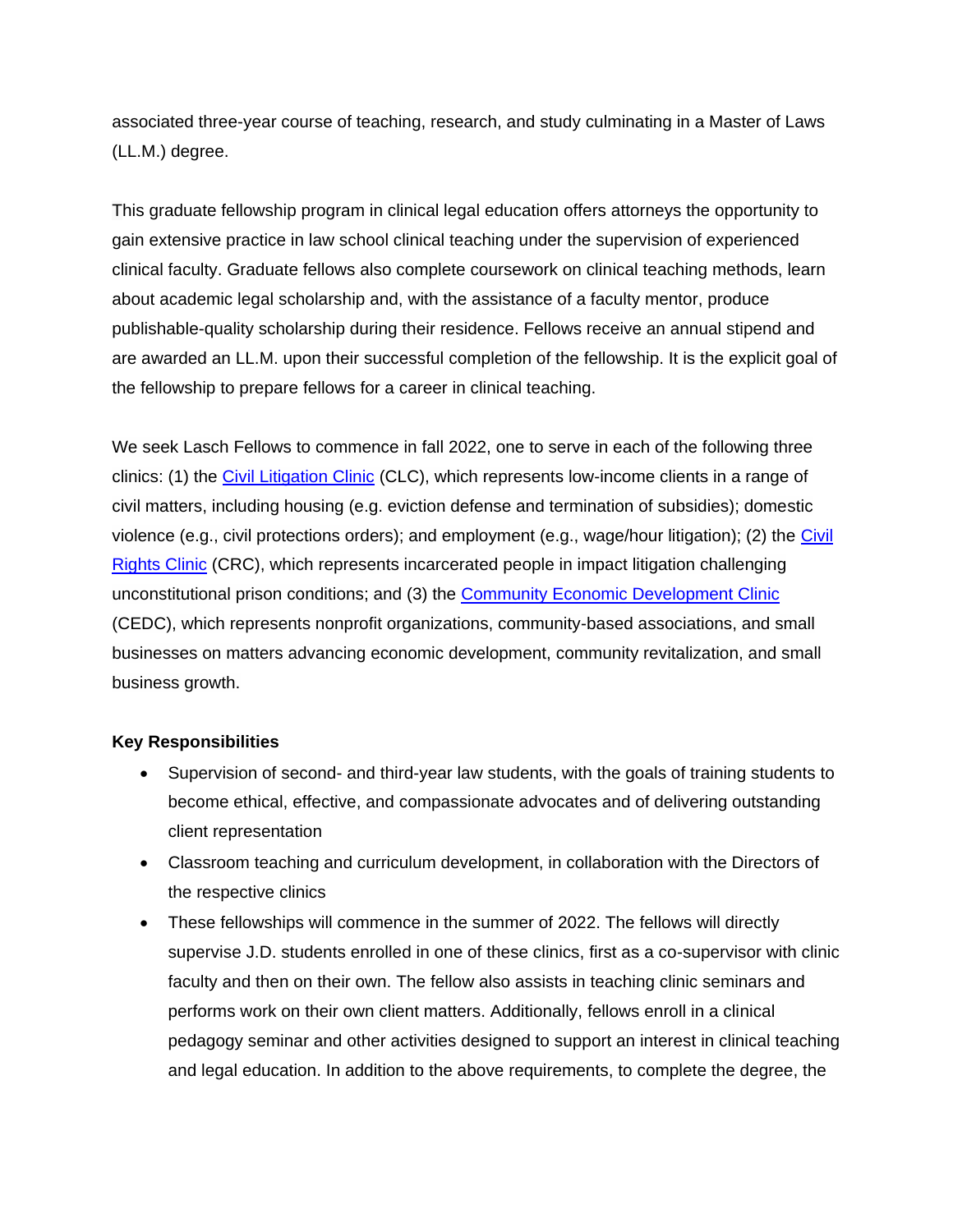fellow must write a law review article of publishable quality.

# **Required Qualifications and Experience**

- JD or equivalent degree
- Excellent written and oral communication skills
- At least three (3) years of practice experience in relevant areas of law
- Strong interest in clinical teaching, with a commitment to inclusive teaching methods designed to effectively engage a diverse student population
- Membership in the Colorado Bar or willingness to petition for admission prior to the start date of the fellowship
	- $\circ$  Note: Colorado permits lawyers teaching in a law school clinical program to waive into the bar.

# **Preferred Qualifications and Experience**

- Teaching, training, or supervision of law students or early-career lawyers
- Experience with relevant civil matters (in the case of the CLC)
- Experience with federal civil rights litigation (in the case of the CRC)
- Experience with relevant transactional matters (in the case of the CEDC)

# **Salary:**

The salary for this position is \$57,500 in Year 1, \$60,000 in Year 2, and \$62,500 in Year 3. The University of Denver has provided a compensation range that represents its good faith estimate of what the University may pay for the position at the time of posting. The University may ultimately pay more or less than the posted compensation range. The salary offered to the selected candidates will be determined based on factors such as the qualifications of the selected candidates, departmental budget availability, internal salary equity considerations, and available market information, but not based on a candidate's sex or any other protected status.

# **Benefits:**

Lasch Fellows are eligible for the University of Denver's comprehensive benefits package, including medical, dental, paid time off, tuition benefit, and ECO pass. Lasch Fellows receive a waiver of all tuition and fees associated with the LL.M. program in which they are enrolled, as well as a professional development budget. As full-time students, Lasch Fellows also may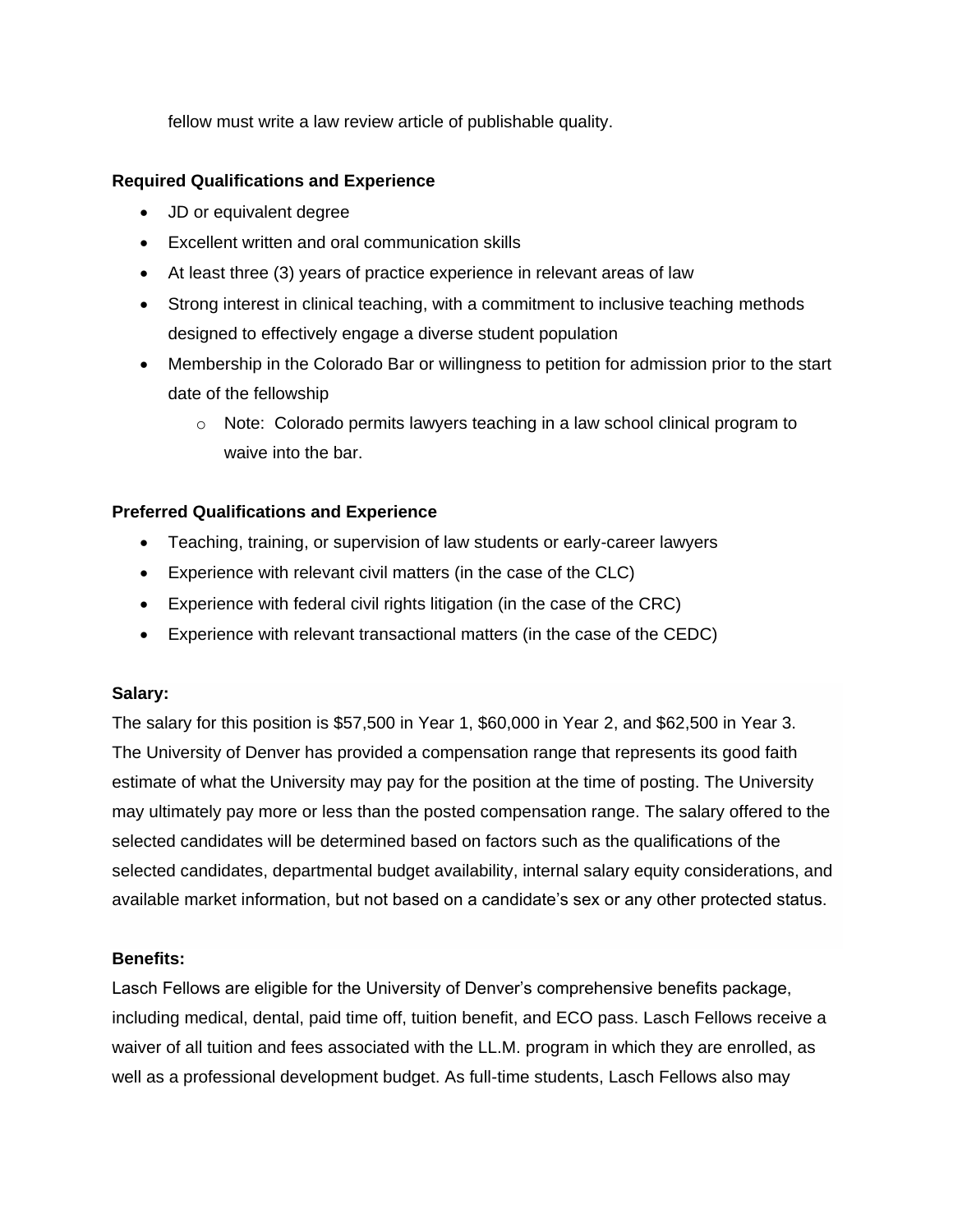qualify for deferment of their student loans and/or loan repayment assistance from their law schools.

**How to apply**: To apply, please email the following application materials to Laurie Saraceno (Administrative Director, Clinical Programs) at [lsaraceno@law.du.edu,](mailto:lsaraceno@law.du.edu) using "Lasch Fellow CRC", "Lasch Fellow / CEDC", or "Lasch Fellow / CLC" as the subject line.

- 1. Resume
- 2. List of at least three (3) references
- 3. Statement of interest of no more than two pages addressing (a) why you are interested in the fellowship; (b) what you can contribute to the clinic in which you are interested; (c) your experience with the area(s) of law in which the clinic practices and with public interest/social justice work; (d) your future professional goals; and (e) anything else you consider pertinent.
- 4. If applying to the Civil Rights Clinic, a writing sample that represents recent, challenging legal work. The writing sample should not be a collaborative work or a document significantly edited by someone else.

**Deadline**: The application deadline is May 31**,** 2022, with applications considered on a rolling basis.

The University of Denver is an equal opportunity employer. The University of Denver prohibits discrimination on the basis of race, color, national origin, age (40 years and over in the employment context), religion, disability, sexual orientation, gender identity, gender expression, genetic information, marital status, veterans status, and any other class of individuals protected from discrimination under federal, state, or local law, regulation, or ordinance in any of the university's educational programs and activities, and in the employment (including application for employment) and admissions (including application for admission) context, as required by Title IX of the Education Amendments of 1972; Title III of the Americans with Disabilities Act of 1990, as amended in 2008; Section 504 of the Rehabilitation Act of 1973; Title VI and VII of the Civil Rights Act of 1964; the Age Discrimination Act of 1975; the Age Discrimination in Employment Act of 1967; and any other federal, state, and local laws, regulations, or ordinances that prohibit discrimination, harassment, and/or retaliation. The university's complete Non-Discrimination Statement can be found [here.](https://www.du.edu/equalopportunity/non-discrimination-statement)